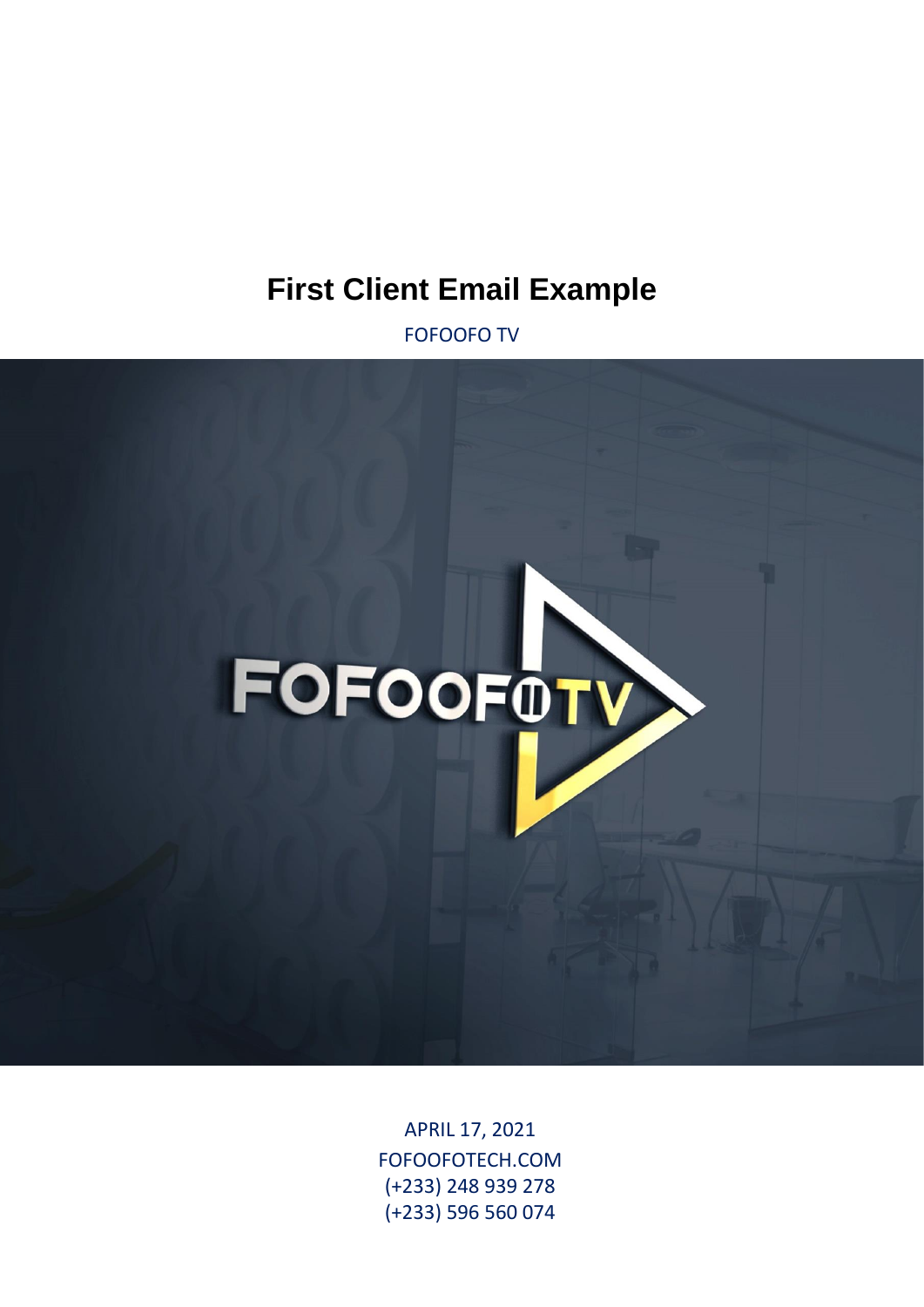

Hi Gladys,

I'm **Prince Twumasi with Fastway Delivery Service.** We are a delivery service company that provides top-notch services for our clients covering all the **Accra, Tema and Kasoa** metro areas. We concentrate heavily on client satisfaction over here, naturally.

Im wondering if you might be open to an initial conversation to gauge a fit?

We are currently working with ;

- Peace and Love Restaurant
- Candace Hair Extensions
- Jumia deliveries
- Malcom Achimota
- Vion Organic Shop

Just to mention a few.

We are glad to say we have improved the efficiencies of these companies for which they advised their sales has gone up by 15% since we started delivering their products to their customers.

We are;

- A company that loves servicing our clients and delivery packages on behalf of our clients, on time and with no errors.
- A company that looks for long-term partnerships, not just client-company relationships.
- A company that is so confident in what it does that it puts a portion of its fees on the line.
- A company that focuses on your growth.
- A company that is loved by its clients.

If you have a minute or two to learn more about us please contact us on **(+233) 248 939 278.** If I do not hear from you, I will reach out to you via phone later in the week.

Thanks and Regards, Prince Twumasi Sales and marketing (+233) 248 939 278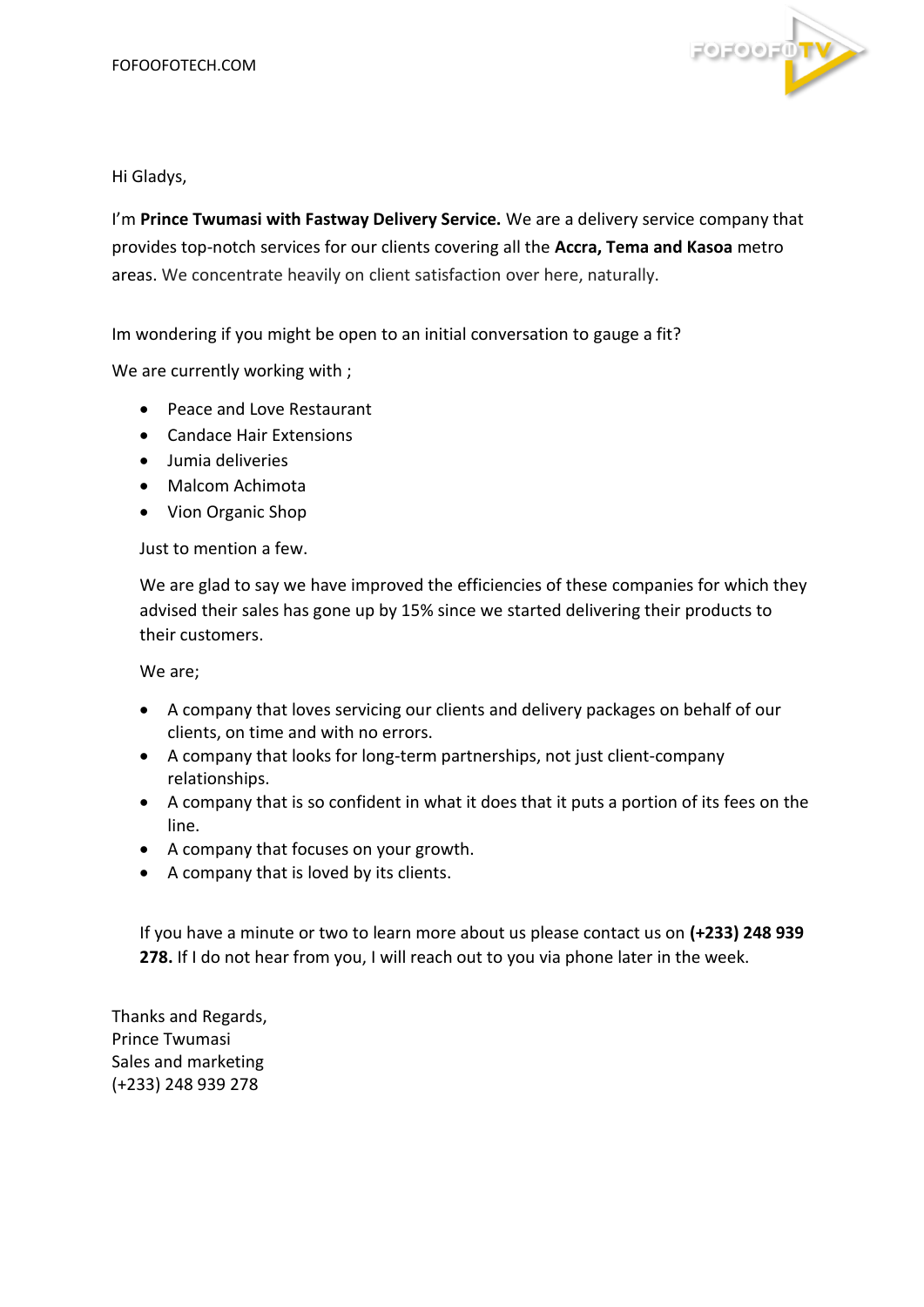

## **Landing the First Meeting: Introduction Email to Potential Clients**

This email would be used as an initial introduction to your company. The key is immediately establishing your expertise, as well as asking for the meeting fairly early.

### Hi *[Prospect]*,

[Your name] with [your company]. We're a Y company that specializes in [choose either your primary vertical or a vertical you have experience in] to [insert a typical challenge you help clients face].

I'm wondering if you might be open to an initial conversation to gauge a fit?

We've worked with companies like *[insert 2-3 clients here relative to the vertical]* to *[insert* a typical client goal].

If you have a minute or two to learn more about us, you can visit us here at [site]. If I don't hear from you, I will reach out to you via phone later in the week.

Thank you,

[Your Name]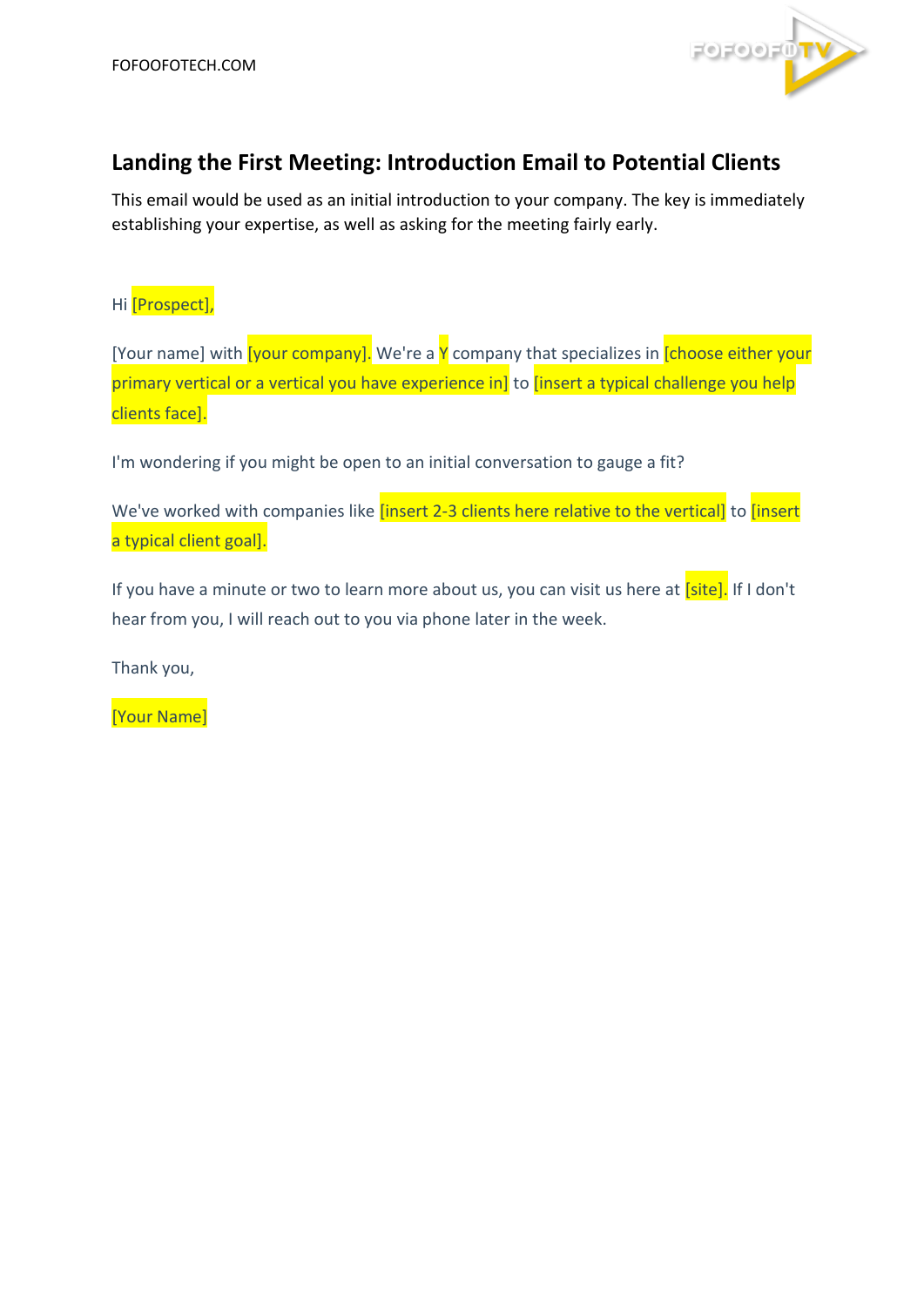

## **Landing the First Meeting: Follow-Up Email**

This would be used as a follow up to the above email (either the next day or the following week), and I would recommend the subject line: "Sorry I Missed You." We often see 30% to 40% open rates with this email. You will also want to introduce a case study at this point.

#### Hi [Prospect],

Quickly following up on my email from yesterday. I tried to call you, but was unable to connect. Hoping to set up a call to introduce my company, [company name]. Do you have 30 minutes anytime early next week that would work?

While I have you, I thought you might find some interest in our work with [client]. We helped them *[achieve goal]* resulting in *[ideally you have a % to use here, but any* meaningful result will suffice]. You can read the whole story here: **[Provide case study link.**]

As a reminder, we're a  $Y$  company, expert (or specializing) in the  $X$  category. We've worked with [name 2-3 clients], and many others to [achieve goal].

Best,

[Your Name]